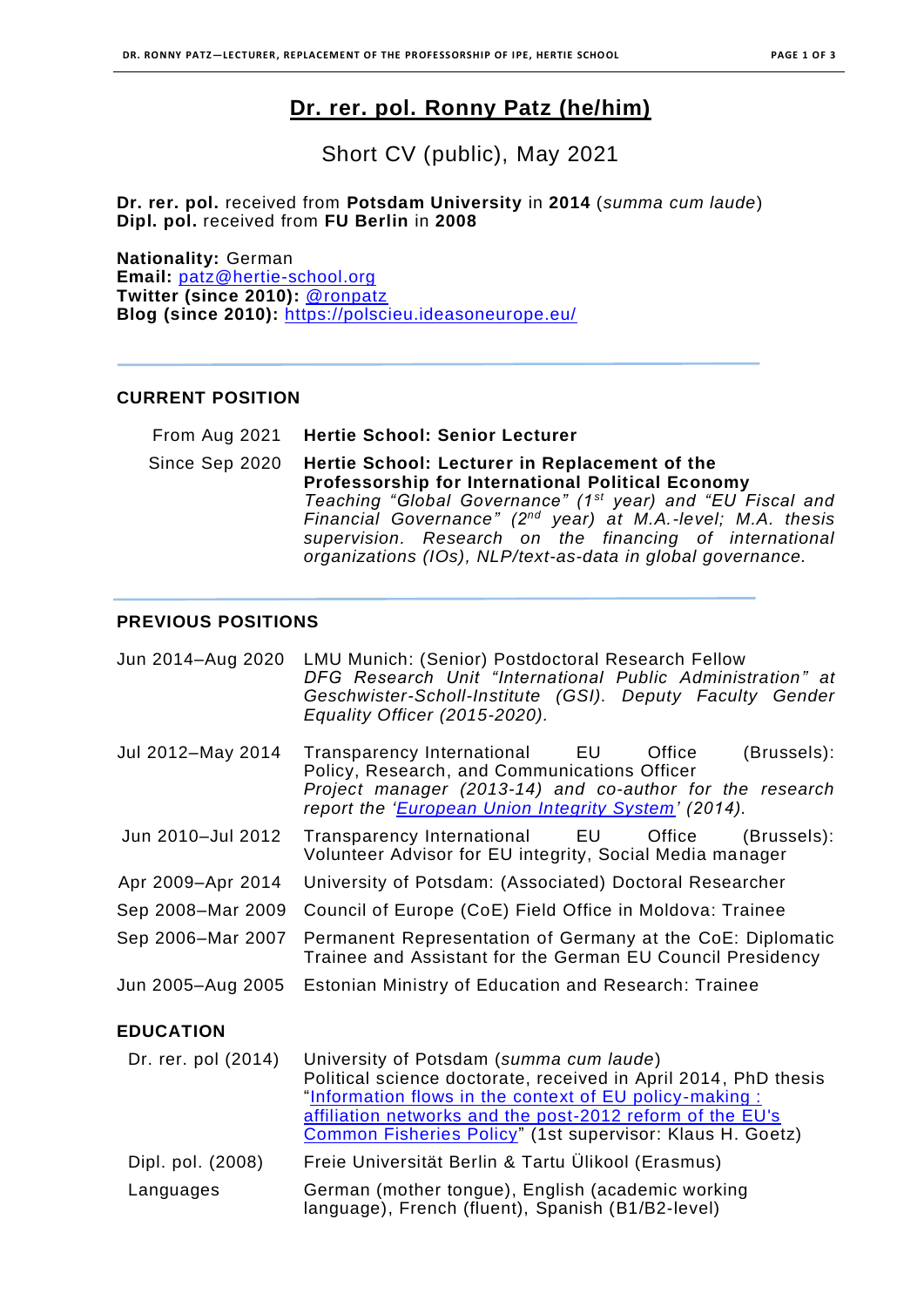## **PARTICIPATION IN ACADEMIC ADMINISTRATION**

| Mar-Aug 2020   | Co-Leader of the GSI's COVID19 digital learning team                                                                                                                                                                                    |
|----------------|-----------------------------------------------------------------------------------------------------------------------------------------------------------------------------------------------------------------------------------------|
| 2015-2020      | Deputy Faculty Gender Equality Officer ('Frauenbeauftragte')                                                                                                                                                                            |
| 2016-17 & 2019 | Selection Committees for the Junior Professorship (W1)<br>'International Organization' and for the Chair<br>$(W3)$ in<br>'Comparative Politics', Faculty for Social Science at LMU,<br>representing the Faculty Gender Equality Officer |
| 2018-20        | Co-Manager of the GSI Twitter account                                                                                                                                                                                                   |
| 2016-17        | Social Media Editor for the Journal West European Politics                                                                                                                                                                              |
| 2015-2020      | Mentor for MA- and PhD students in the LMU Social Science<br>Faculty mentoring program for female students ('Ment15')                                                                                                                   |
| 2007           | Member, Board of Trustees ('Kuratorium'), FU Berlin                                                                                                                                                                                     |
|                |                                                                                                                                                                                                                                         |

## **SELECTED ACADEMIC TEACHING**

| Fall 2020 (Hertie)     | MA-level: Global governance: Global policies, actors and<br>institutions (blended lecture-seminar)               |
|------------------------|------------------------------------------------------------------------------------------------------------------|
|                        | <b>MA-level: EU Fiscal and Financial Governance</b>                                                              |
|                        | MA-level: MA Theses Colloquium (ongoing into Spring 2021)                                                        |
| Summer 2020 (LMU)      | MA-level: EU Lobbying: Interest Groups and Policy-Making<br>between Transparency and Secrecy                     |
|                        | BA-level: Researching International Organization: An<br>Introduction to Datasets and Quantitative Research in IR |
| <b>Winter 2018-19</b>  | <b>BA-level: The German Political System</b>                                                                     |
| Spring 2018            | MA-level: Global Policy Making in Organizational Fields: What<br>Role for International Bureaucracies?           |
| <b>Summers 2014-16</b> | BA-level: European Studies Intensive (Summer School)                                                             |

## **SELECTED ACADEMIC PUBLICATIONS [\(Google Scholar Profile\)](https://scholar.google.com/citations?user=9zvrReoAAAAJ&hl=en)**

#### **Monograph**

Patz, R.; Goetz, K.H. (2019) Managing Money and Discord in the UN: Budgeting and [Bureaucracy.](https://global.oup.com/academic/product/managing-money-and-discord-in-the-un-9780198838333) **Oxford University Press** (OUP).

## **Special Issue Editorships**

- (with K.H. Goetz) [Resourcing International Organizations;](https://onlinelibrary.wiley.com/toc/17585899/8/S5) **Global Policy**, 2017
- (with S. Thorvaldsdottir, S. Eckhard) International Bureaucracy and the United Nations System, **International Review of Administrative Sciences (IRAS)**, forthcoming 2021

## **Peer Reviewed Journal Articles (selection)**

- Patz, R.; Thorvaldsdottir; S., Goetz; Accountability and Affective Styles in Administrative Reporting: The Case of UNRWA, in: **JPART-Journal of Public Administration Research and Theory**. [Conditional Accept, Forthcoming]
- Thorvaldsdottir, S.; Patz, R.; Goetz, K.H. (2021) Mandate or Donors? Explaining UNHCR's [country-level expenditures from 1967-2016,](https://journals.sagepub.com/doi/abs/10.1177/0032321720974330) **Political Studies**
- Eckhard, S.; Patz, R., Schmidt, S. (2019) [Reform efforts, synchronization failure, and](https://www.tandfonline.com/doi/abs/10.1080/13501763.2018.1539116?journalCode=rjpp20)  [international bureaucracy: the case of the UNESCO budget crisis;](https://www.tandfonline.com/doi/abs/10.1080/13501763.2018.1539116?journalCode=rjpp20) **Journal of European Public Policy** 26(11).
- Patz, R. (2018) [Leaking, leak prevention, and decoupling in public administrations: the](https://www.tandfonline.com/doi/full/10.1080/01402382.2017.1394103)  [case of the European Commission;](https://www.tandfonline.com/doi/full/10.1080/01402382.2017.1394103) **West European Politics**, 41(4).
- Goetz, K.H.; Patz, R. (2016) [Pressured budgets and the European Commission: towards](https://www.tandfonline.com/doi/abs/10.1080/13501763.2016.1162835?journalCode=rjpp20)  [a more centralised EU budget administration?,](https://www.tandfonline.com/doi/abs/10.1080/13501763.2016.1162835?journalCode=rjpp20) **Journal of European Public Policy** 23(7).